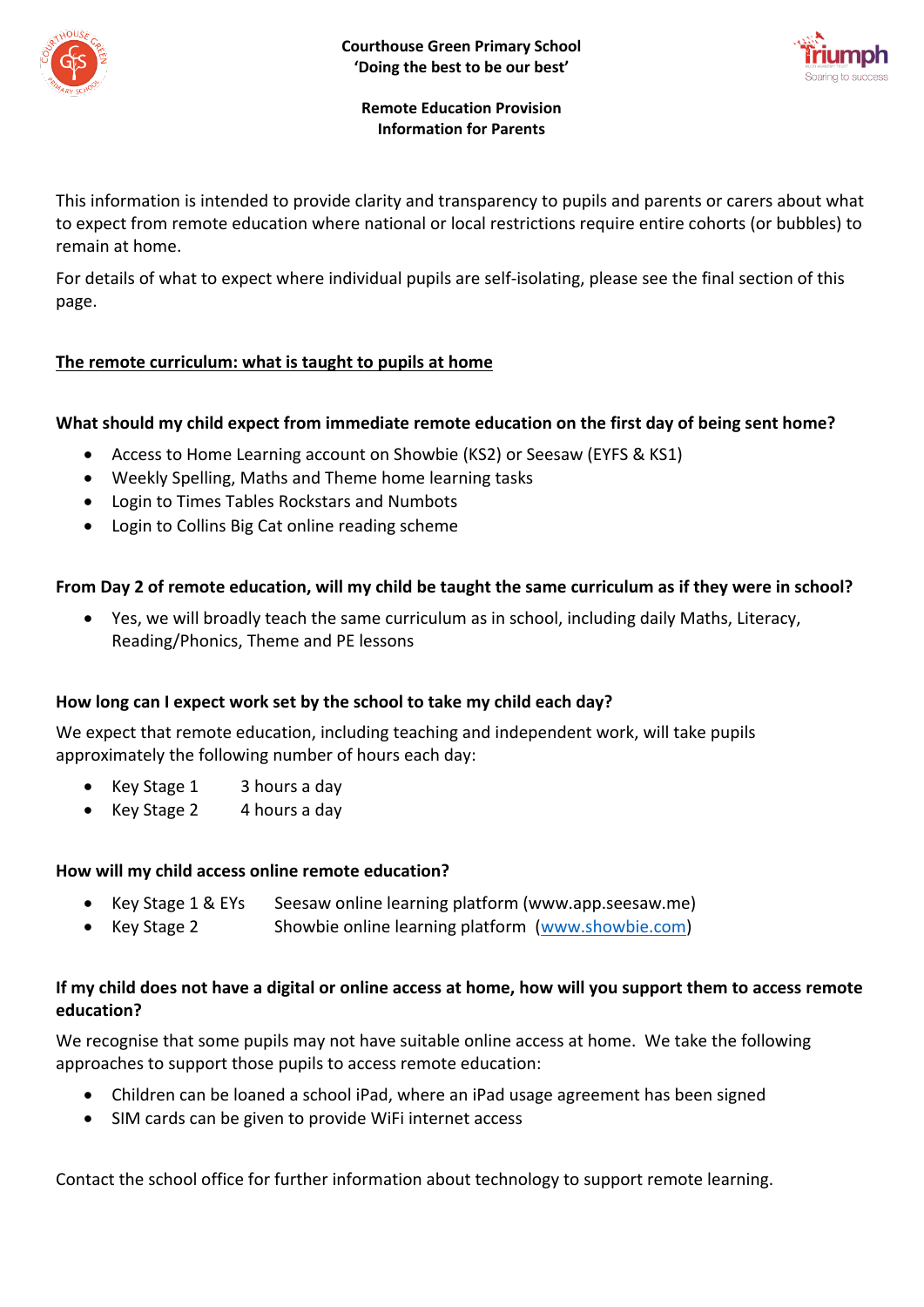## **How will my child be taught remotely?**

We use a combination of the following approaches to teach pupils remotely:

- Recorded teaching video & audio recordings made by teachers within the year group
- Independent activities for children to complete
- Commercially available websites to support subjects e.g. BBC bitesize and video clips
- Individual logins to Times Tables Rockstars, Numbots and Collins Big Cat reading scheme
- A member of staff will be available to answer questions and support remotely

### **What are the expectations for engagement and how can parents and carers support?**

- Children are expected to engage with the full timetable everyday unless they are feeling unwell
- Parents can support by sharing the daily timetable, providing a quiet space to work, setting a daily routine with clear expectations, breaks and rewards

### **How will you check whether my child is engaging with their work and how will I be informed if there are concerns?**

- Work uploaded onto Showbie and Seesaw will be checked and marked daily. Engagement will be monitored daily.
- If a child is not engaging with remote learning, a text message reminder will be sent to parents and carers. Where engagement is a concern, teachers, learning mentors or a member of SLT will phone parents and carers.

### **How will you assess my child's work and progress?**

- Work uploaded on Seesaw and Showbie will be checked and marked daily.
- Feedback will be given daily and will be given in the most appropriate form. Feedback may include written comments, ticks and corrections to complete, reward stickers or verbal feedback using a voice note.

### **How will you work with me to help my child who needs additional support from adults at home to access remote education?**

We recognise that some pupils, for example some pupils with special educational needs and disabilities (SEND) may not be able to access remote education without support from adults at home. We will work with parents and carers to support pupils in the following ways:

- Videos and models from class teachers to support independence
- A member of staff online throughout the day to support with questions
- Differentiated Maths, Literacy and Reading/Phonics work to match child's ability
- Work provided by specialist SEND teachers with individual feedback
- Regular contact between school and home, e.g weekly check in phone calls, check in and chat facility online

### **Remote Education for Self-Isolating Pupils**

Where individual pupils need to self-isolate but the majority of their group remains in school, how remote education is provided may differ slightly from whole year group remote education.